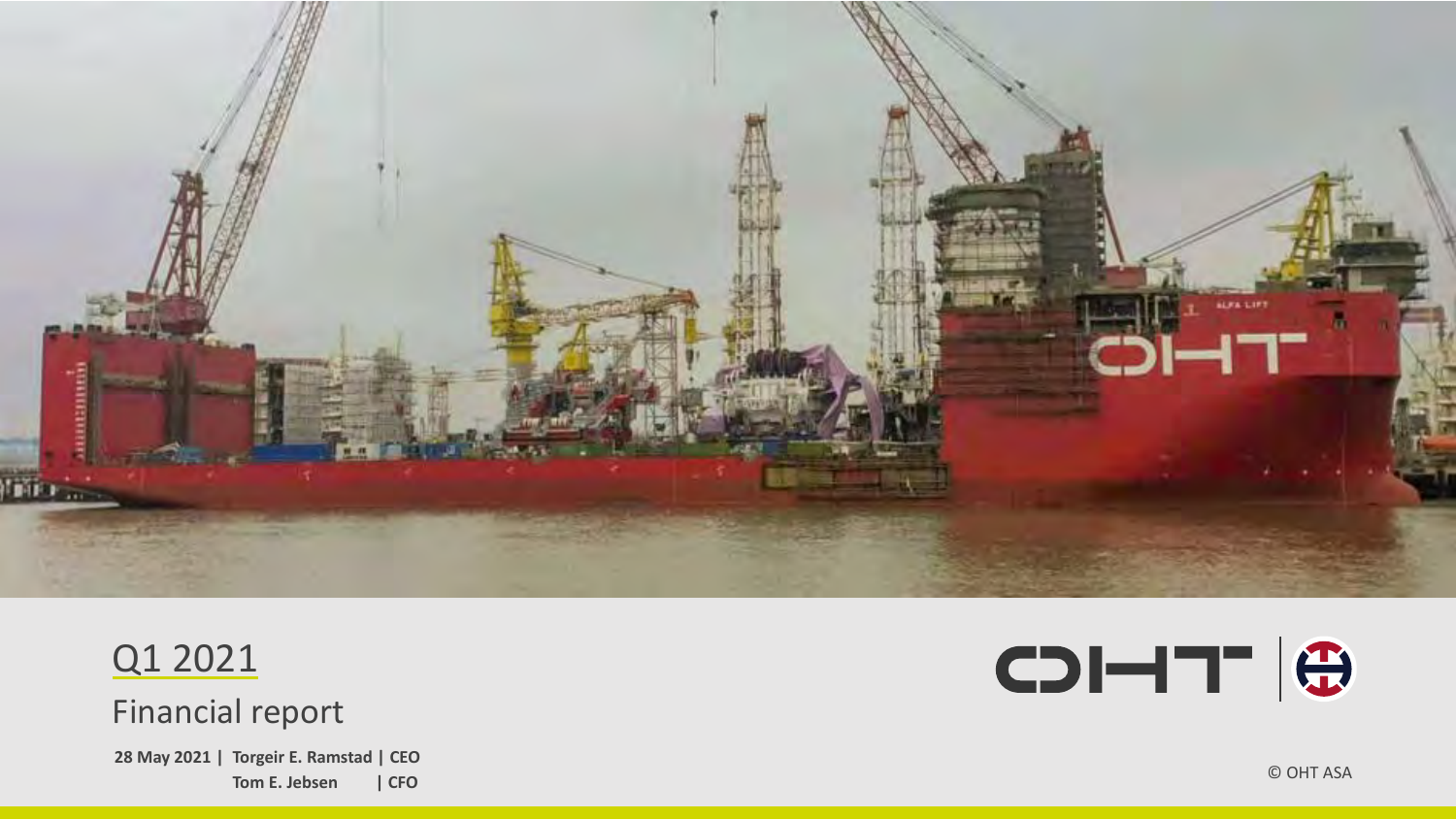## Disclaimer

This presentation (the "Presentation") has been prepared by OHT ASA ("OHT" or the "Company") exclusively for information purposes, is strictly confidential and may not be reproduced or redistributed, in whole or in part, to any other person. The Presentation does not constitute an offering of securities or otherwise constitute an invitation or inducement to any person to underwrite, subscribe for or otherwise acquire securities in the Company.

The Presentation contains certain forward-looking statements relating to the business, financial performance and results of the Company and/or the industry in which it operates. Forward-looking statements concern future circumstances and results and other statements that are not historical facts, sometimes identified by the words "believes", expects", "predicts", "intends", "projects", "plans", "estimates", "aims", "foresees", "anticipates", "targets", and similar expressions. The forward-looking statements contained in the Presentation, including assumptions, opinions and views of the Company or cited from third party sources are solely opinions and forecasts which are subject to risks, uncertainties and other factors that may cause actual events to differ materially from any anticipated development. None of the Company or any of its parent or subsidiary undertakings or any such person's officers or employees provides any assurance that the assumptions underlying such forward-looking statements are free from errors nor does any of them accept any responsibility for the future accuracy of the opinions expressed in the Presentation or the actual occurrence of the forecasted developments. The Company assumes no obligation, except as required by law, to update any forward-looking statements or to conform these forward-looking statements to its actual results.

The Presentation contains information obtained from third parties. You are advised that such third-party information has not been prepared specifically for inclusion in the Presentation and the Company has not undertaken any independent investigation to confirm the accuracy or completeness of such information.

Several factors could cause the actual results, performance or achievements of the Company to be materially different from any future results, performance or achievements that may be expressed or implied by statements and information in the Presentation. Should any risks or uncertainties materialize, or should underlying assumptions prove incorrect, actual results may vary materially from those described in the Presentation.

No representation or warranty (express or implied) is made as to, and no reliance should be placed on, any information, including projections, estimates, targets and opinions, contained herein, and no liability whatsoever is accepted as to any errors, omissions or misstatements contained herein, and, accordingly, none of the Company or any of its parent or subsidiary undertakings or any such person's officers or employees accepts any liability whatsoever arising directly or indirectly from the use of the Presentation.

By attending or receiving the Presentation you acknowledge that you will be solely responsible for your own assessment of the market and the market position of the Company and that you will conduct your own analysis and be solely responsible for forming your own view of the potential future performance of the Company's business.

The Presentation speaks as of 28 May 2021. Neither the delivery of this Presentation nor any further discussions of the Company with any attendee or recipient shall, under any circumstances, create any implication that there has been no change in the affairs of the Company since such date.

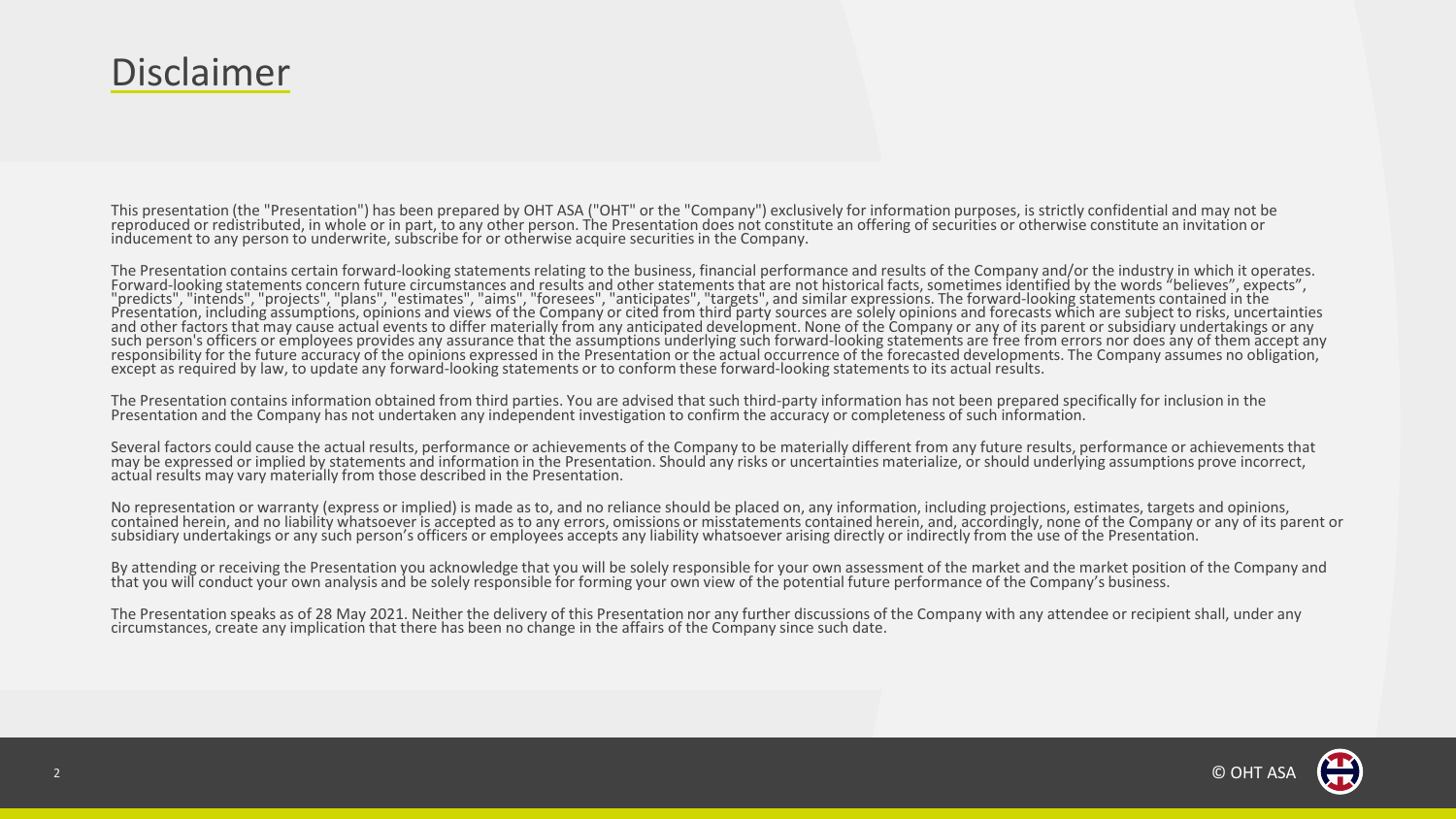# Agenda

| 01 | First Quarter 2021 Financial Report |
|----|-------------------------------------|
| 02 | <b>Status financing</b>             |
| 03 | Operations and contracts            |
| 04 | <b>Newbuilding status</b>           |
| 05 | The sweet-spot for WTG installation |
| 06 | Market & Outlook                    |

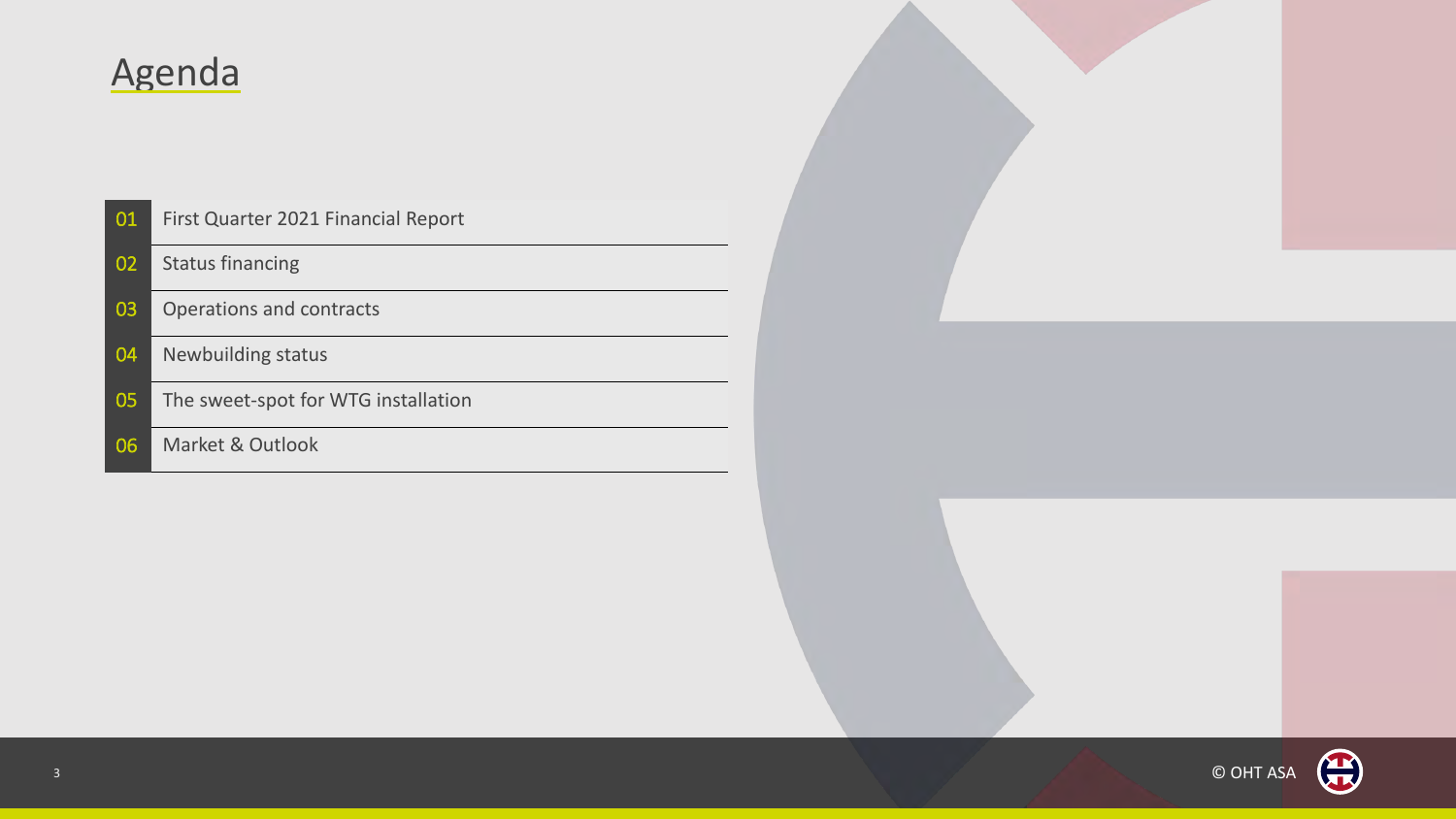# First Quarter 2021

## Q1 2021 Income Statement

| in \$ thousands                                                                            | Q1 2021  | Q4 2020  |
|--------------------------------------------------------------------------------------------|----------|----------|
| <b>Total revenue</b>                                                                       | 11,666   | 8,917    |
| Voyage expenses                                                                            | 4,848    | 3,572    |
| Ship operating expenses                                                                    | 4,236    | 3,801    |
| Other operating expenses                                                                   | 241      | 205      |
| General and administrative expenses                                                        | 2,457    | 2,180    |
| <b>Operating profit (loss) before depreciation and</b><br>amortization expenses ("EBITDA") | (116)    | (842)    |
| Depreciation and amortization expenses                                                     | 4,028    | 4,128    |
| <b>Operating profit (loss)</b>                                                             | (4, 144) | (4, 970) |
| <b>Net financial income (expenses)</b>                                                     | (119)    | 638      |
| Net profit (loss)                                                                          | (4, 263) | (5, 535) |
| Basic and diluted earnings (loss) - \$ per share                                           | (0.035)  | (0.046)  |

#### **Comments**

■ TCE per day \$17,600 in Q1 2021, up from \$11,200 in Q4 2020. Utilization on the fleet was 90% in Q1 2021, up from 71% in Q4 2020.

**• OPEX per day \$9,413 in Q1 2021.** 

■ EBITDA was negative \$0.1 million in Q1 2021, compared to negative \$0.8 million in Q4 2020.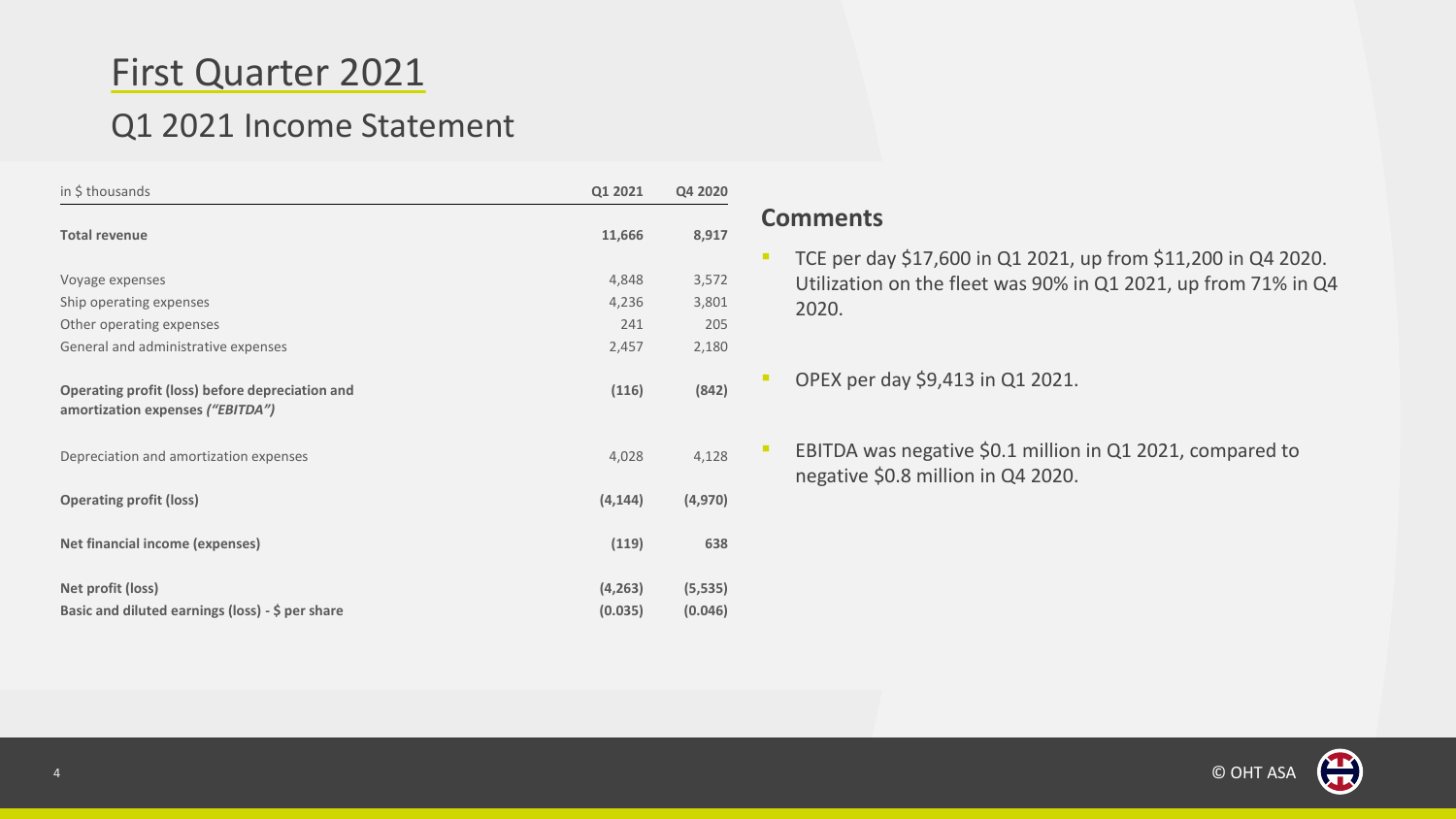# First Quarter 2021

## Q1 2021 Balance sheet and Cash flow

| in \$ thousands                     | 31 March 2021 | <b>31 December 2020</b> |
|-------------------------------------|---------------|-------------------------|
|                                     |               |                         |
| Non-current assets                  | 259,856       | 239,409                 |
| Bank deposits and cash equivalents  | 16,276        | 14,787                  |
| Other current assets                | 21,259        | 13,507                  |
| <b>Total Assets</b>                 | 297,391       | 267,703                 |
|                                     |               |                         |
| <b>Total Equity</b>                 | 229,464       | 233,685                 |
| Non-current lease liabilities       | 2,492         | 2,587                   |
| Debt to credit institutions         | 21,422        |                         |
| <b>Total current liabilities</b>    | 44,012        | 31,431                  |
|                                     |               |                         |
| <b>Total equity and liabilities</b> | 297,391       | 267,703                 |
|                                     |               |                         |
|                                     |               |                         |

| in \$ thousands                             | Q1 2021  | Q4 2020   |
|---------------------------------------------|----------|-----------|
| Net cash flow from operating activities     | 3.877    | (2,659)   |
| Net cash flow used in investment activities | (24.201) | (35, 565) |
| Net cash flow from financing activities     | 21.813   | (18, 195) |

#### **Comments**

- **EXECONTER 1** Contingent liabilities related to Alfa Lift and VIND 1 specified in note 10, totalling \$381 million.
- **•** Payments in relation to investments under the construction contracts: Final 10% instalment for Alfa Lift prior to delivery.
- \$22 million in drawdown of debt during the quarter.
- \$28 million undrawn from RCF at quarter-end 2021 (and as today 28 May 2021).

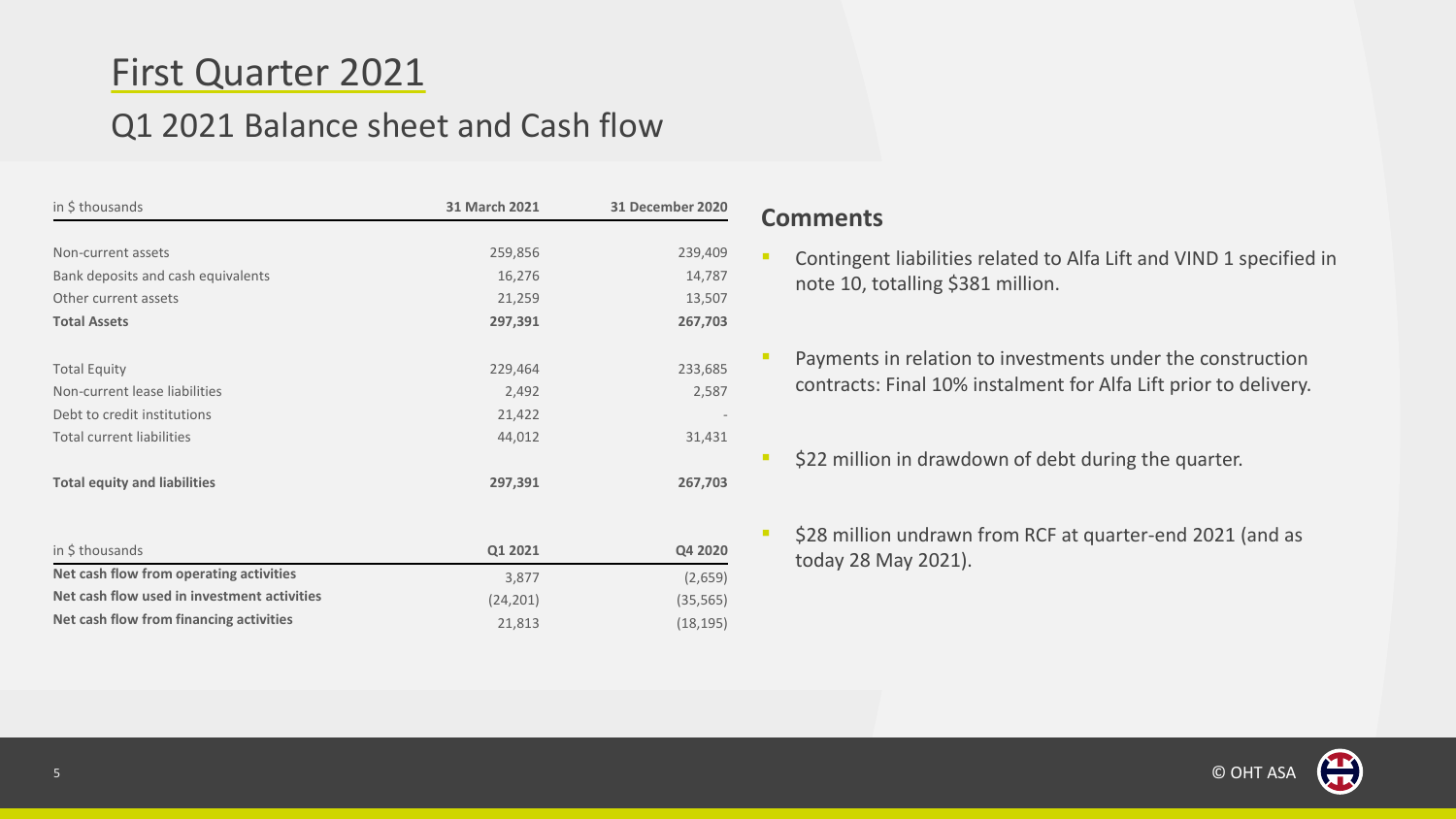# Status financing

- **The Group has accepted a firm offer, subject to satisfactory documentation, for a \$135.0 million Senior Secured Green** ECA Credit Facility agreement for the post-delivery financing of the wind foundation installation vessel Alfa Lift.
- **In addition to the above and as previously communicated, we have a need for \$40-50 million to take us past delivery of** Alfa Lift. Funding options:
	- Bond market
	- **·** Industrial partner/M&A
	- **Equity issue**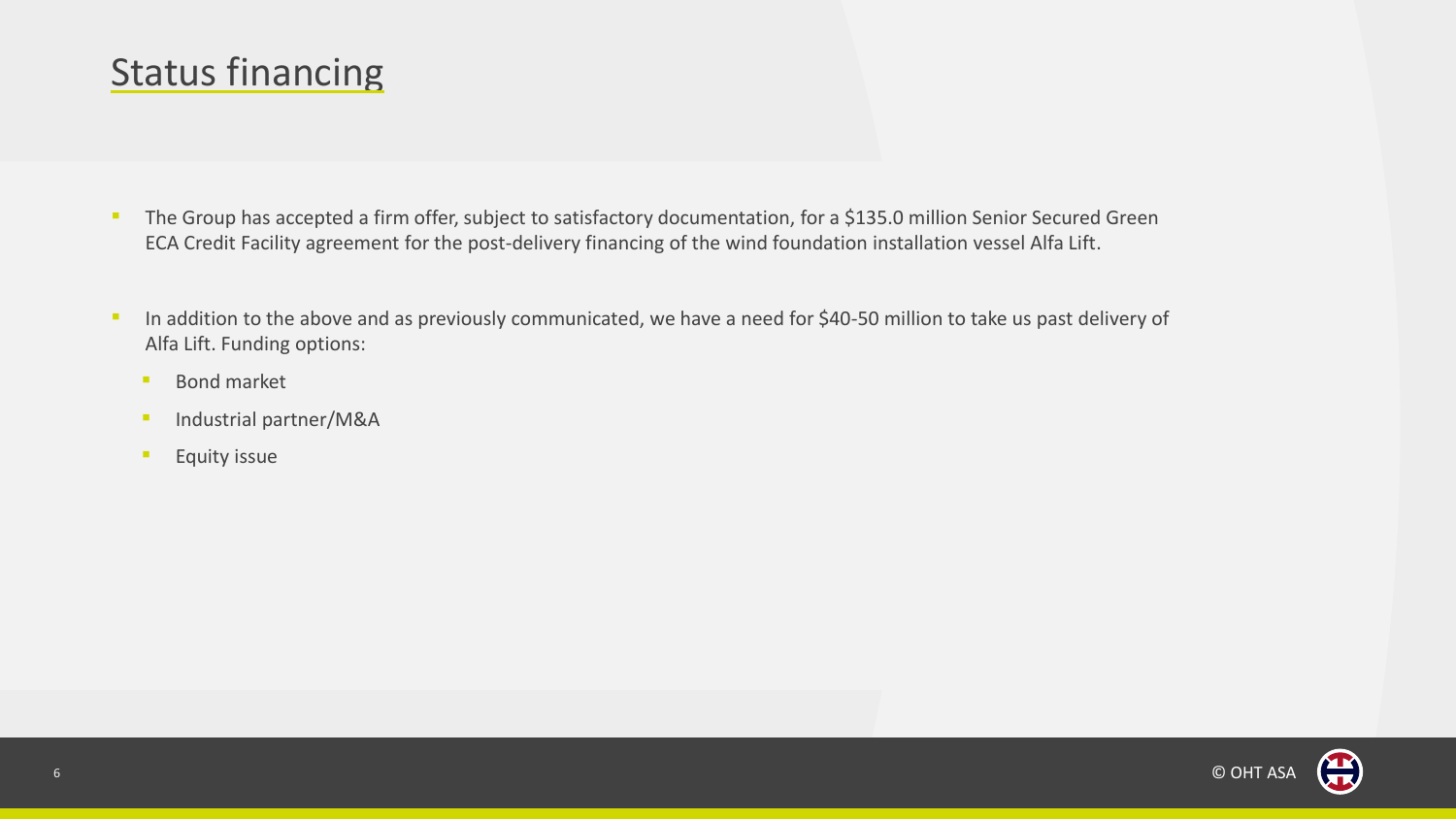## Transportation

## Operations and contracts

- **EXECT** Markets continue to be affected by hesitation to commit due to Covid-19 restrictions, but activity levels and pricing continue to show modest improvements as predicted.
- YTD utilisation in Q1 was 90% and Opex in line with budget at \$9,413 per day.
- All five vessels were fitted with exhaust gas scrubbers in 2019 to a total Capex of \$11.4 million. Savings on fuel cost compared to using Low Sulphur Fuel Oil 0.5% stands at \$8.9 million or a payback of 78% so far.







Albatross with offshore wind jack-up "Apollo" on the way to China. Image courtesy Piet Sinke.



Falcon with offshore wind jack-up barge "JB118" on the way to China.



© OHT ASA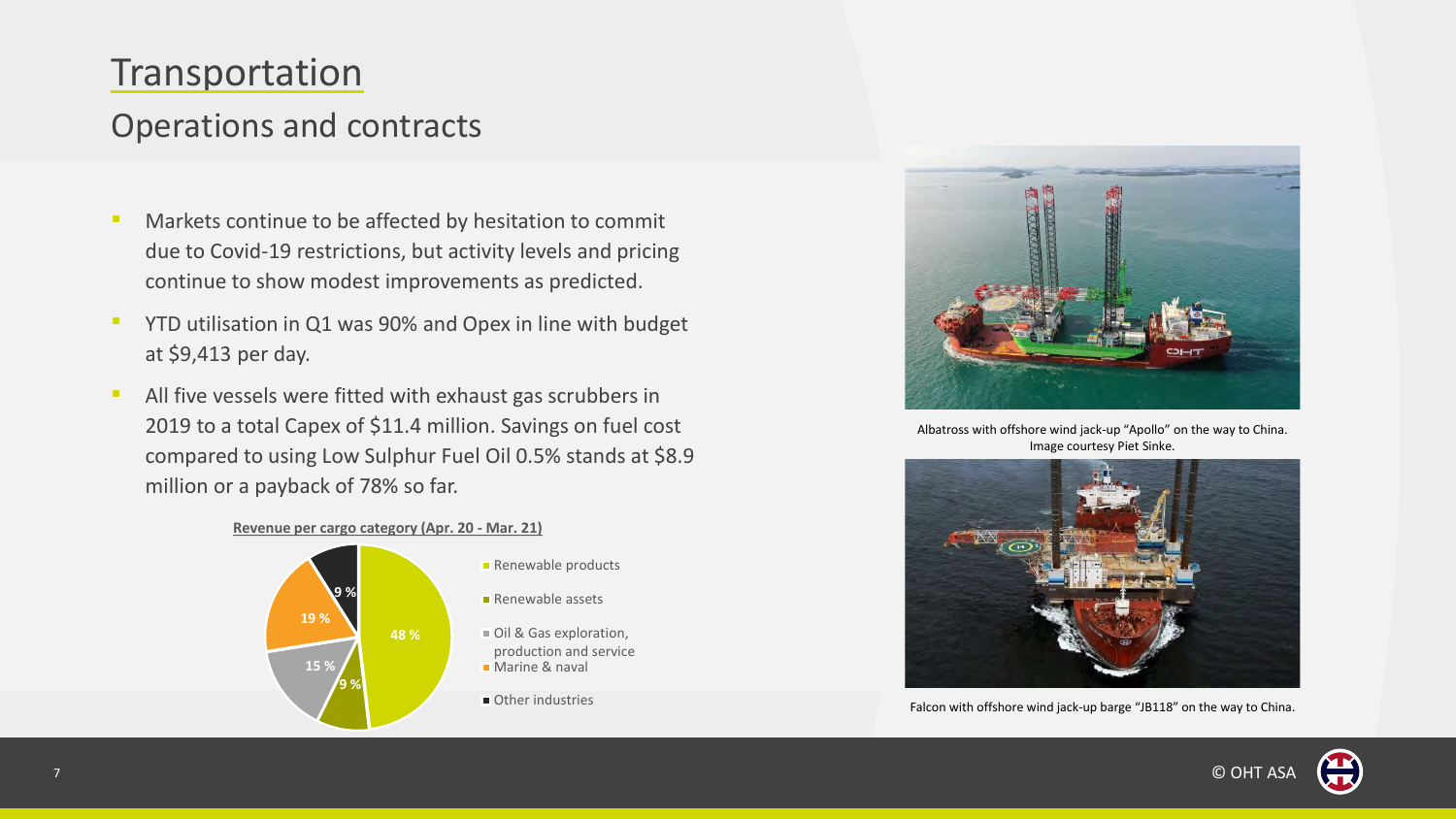# Installation

### Why has no new contracts been announced in the quarter?

#### **Our timings have unfortunately been too optimistic**

- Not one of the projects we are tendering for has been awarded so far.
- Developers are delayed with their announcements compared to earlier plans.
- **This is primarily due to everybody wanting to secure the latest** WTG technologies, which has led to re-design of wind farms.
- **EXECT** With very few exceptions, all have maintained their original execution schedules.
- Several have to award latest by Q3 2021 to avoid delaying other key milestones related to FID or auction participation.
- **E** Alfa Lift and Vind 1 are both available for the busy 2024 season.



This overview shows a selection of projects in the market from 2023/24.

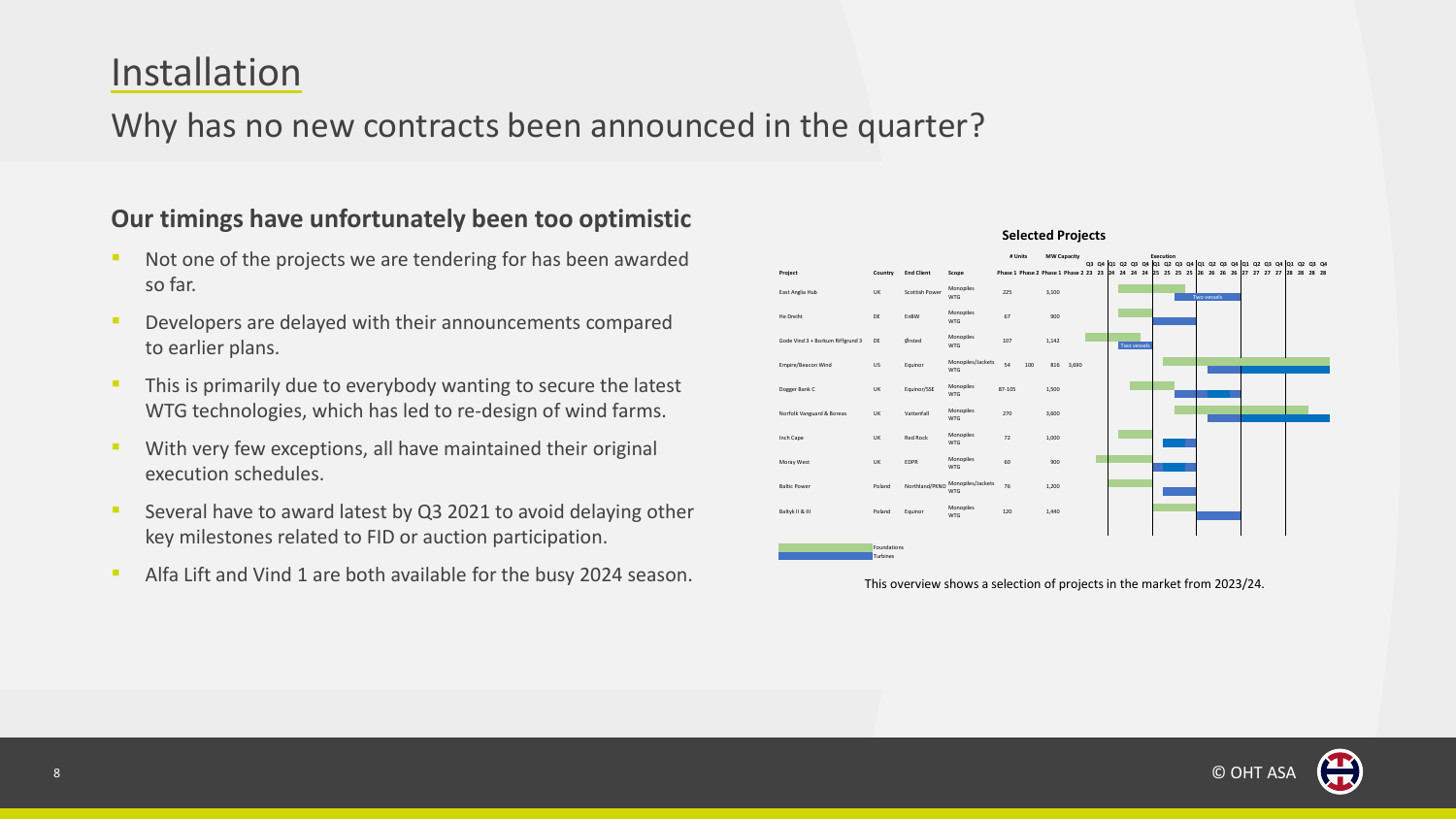# Installation

## Operations and contracts

- **The Dogger Bank A and B projects are in detail design and** showing good progress.
- **E** Currently in dialogue with the client regarding impact of certain changes introduced by the client.
- **EXEDENT We have placed a major subcontract for the rental of the piling** hammer with Menck GmbH.
- **Other subcontracts for grillage and lifting equipment have been** placed or are imminent.
- **No undesired incidents and the Client relationship remains** good and constructive.
- Start offshore construction in Q3 2022.



Installation of Transition Piece following Monopile installation.



© OHT ASA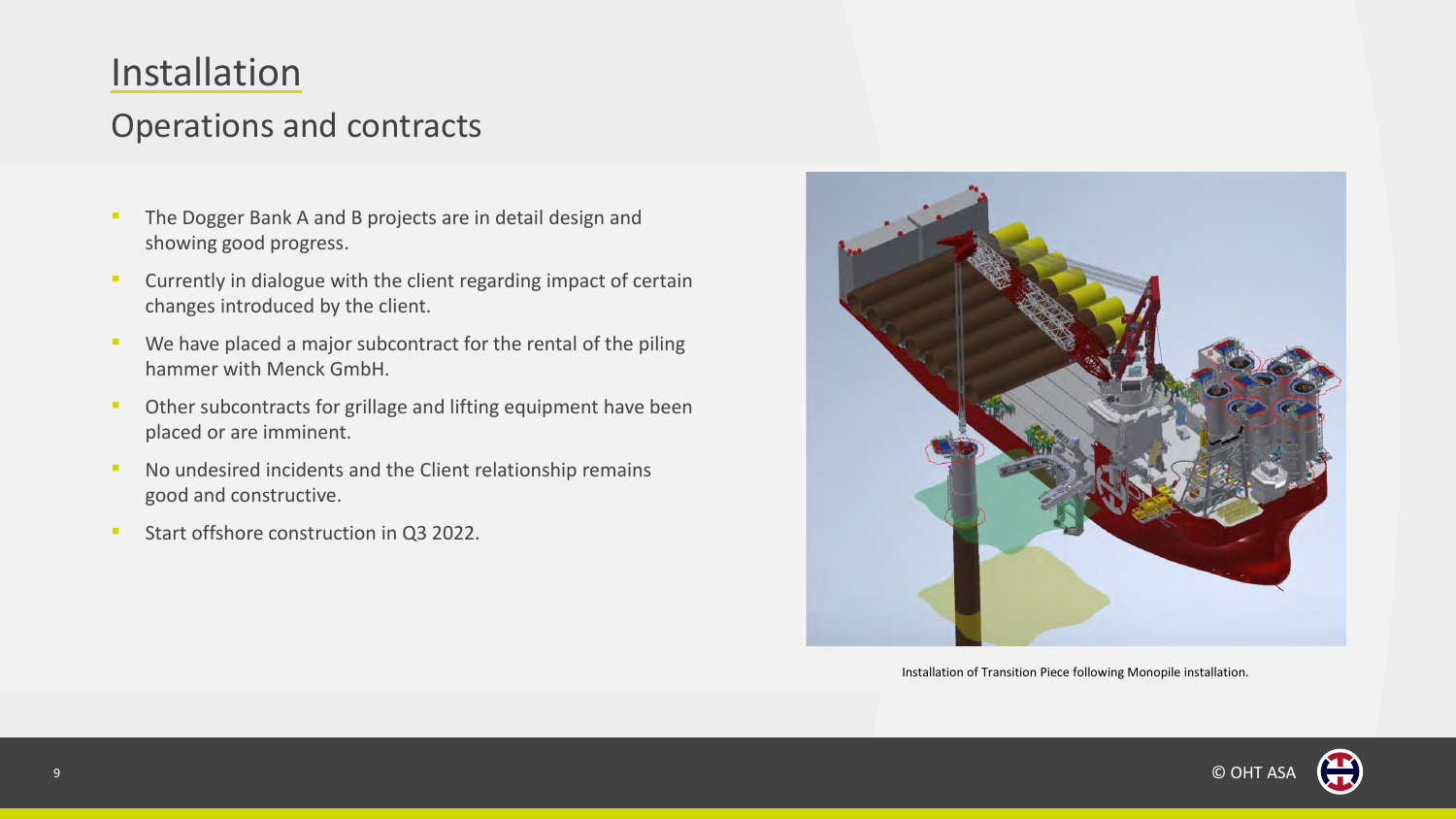# Newbuilding status

#### **Alfa Lift**

- Vessel was successfully undocked on 28 February and moved to the outfitting quay. The fourth payment milestone was fulfilled.
- Liebherr successfully performed separate overload tests of main crane hooks (picture).
- **EXECT** Liebherr main crane slewing column and A-frame safely arrived at shipyard and was lifted onto the deck in late April (picture).
- **Crane pedestal machining soon to complete.**
- Shipyard maintains vessel delivery end 2021, but as we will install mission equipment before departure from China, we will keep the vessel at the shipyard in Q1 2022.

#### **VIND 1**

- Basic design almost complete, detail design approaching 20%.
- All key equipment selected, VDL target of 10,000t.
- Delivery mid-2023.



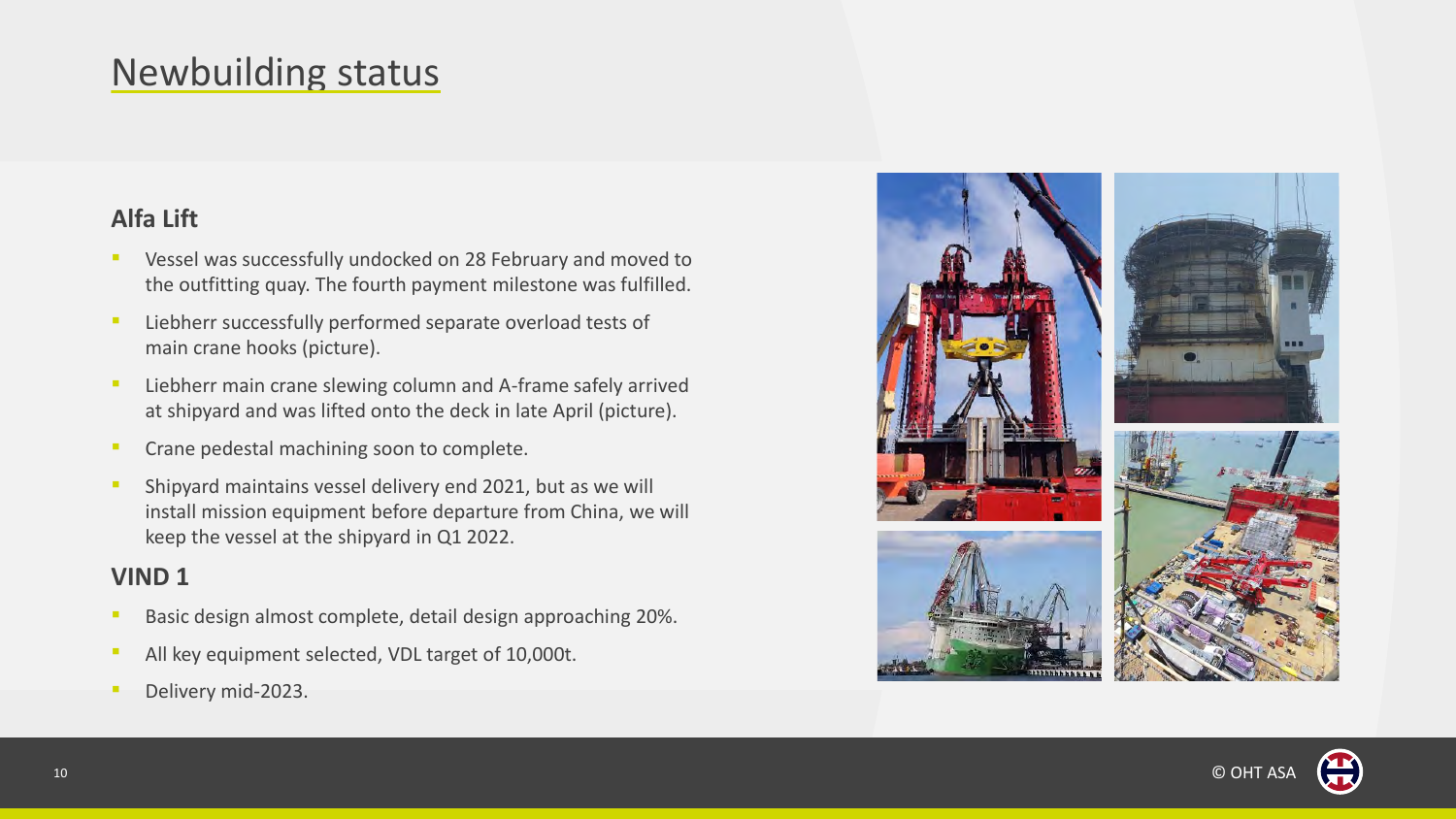# A competitor's view on how converted WTIVs compare with newbuilds

## They did not get it entirely right…

#### **Some key questions to ask**

- What is the crane's capacity at a more realistic outreach of 45m?
- What does max lifting height mean  $-$  is it main hook / auxiliary hook / boom extensions ?
- For the first WTG in a set you have to lift towers above the nacelles, so what is the max tower height that the main hook can lift over the nacelles on deck?
- How much has jacking speed been affected to achieve a higher VDL than originally designed?
- How much Capex has been put into the vessel in total?
- With deeper sites and ever-increasing hub heights, what is the maximum water depth the vessel can install in?
- 1) In extended mode 2,500t in retracted mode.
- 2) Medium hub height/tower weight.

#### **Numbers can be deceptive with upgraded vessels – it does not help to be able to carry the WTGs if you cannot lift components over the deck or jack up high enough to install them.**

|                            | <b>NG14000XL-G</b>                           | <b>NG14000X</b>     | <b>KEH 2012</b><br>v2.0       | Wat/OD                        | <b>Windcarrier</b>  |
|----------------------------|----------------------------------------------|---------------------|-------------------------------|-------------------------------|---------------------|
|                            | (OHT Vind 1)                                 | (Scylla)            | (Wind Orca)                   | (Innovation)                  | (Tern 2.0)          |
| Crane capacity             | 1,250t @ 35m<br>1,600t @ 38.5m <sup>1)</sup> | 1,500t@<br>31.5m    | 1,600t $@$<br>40 <sub>m</sub> | 1,500t $@$<br>40 <sub>m</sub> | 1,600t @ 31m        |
| Max lifting height (m.d.)  | 156m 166.5m                                  | 122m                | 159.7m                        | c. 118m                       | 157m                |
| Deck space                 | 4,600m <sup>2</sup>                          | 4,600m <sup>2</sup> | 4,300m <sup>2</sup>           | 3,400m <sup>2</sup>           | 3,600m <sup>2</sup> |
| Elevated variable load     | 8,750t 10,000t                               | 8,500t              | 10,000t                       | 8,000t                        | 9,000t              |
| Haliade-x                  | $\overline{3}$<br>$\overline{4}$             | 3                   | $\overline{4}$                | 3                             | 3                   |
| SG 14-222-DD <sup>2)</sup> | $\overline{2}$<br>$\overline{4}$             | $\overline{2}$      | 3                             | $\overline{2}$                | 3                   |
| V <sub>236</sub>           | $\overline{3}$<br>$\overline{4}$             | 3                   | 4                             | 3                             | 3                   |

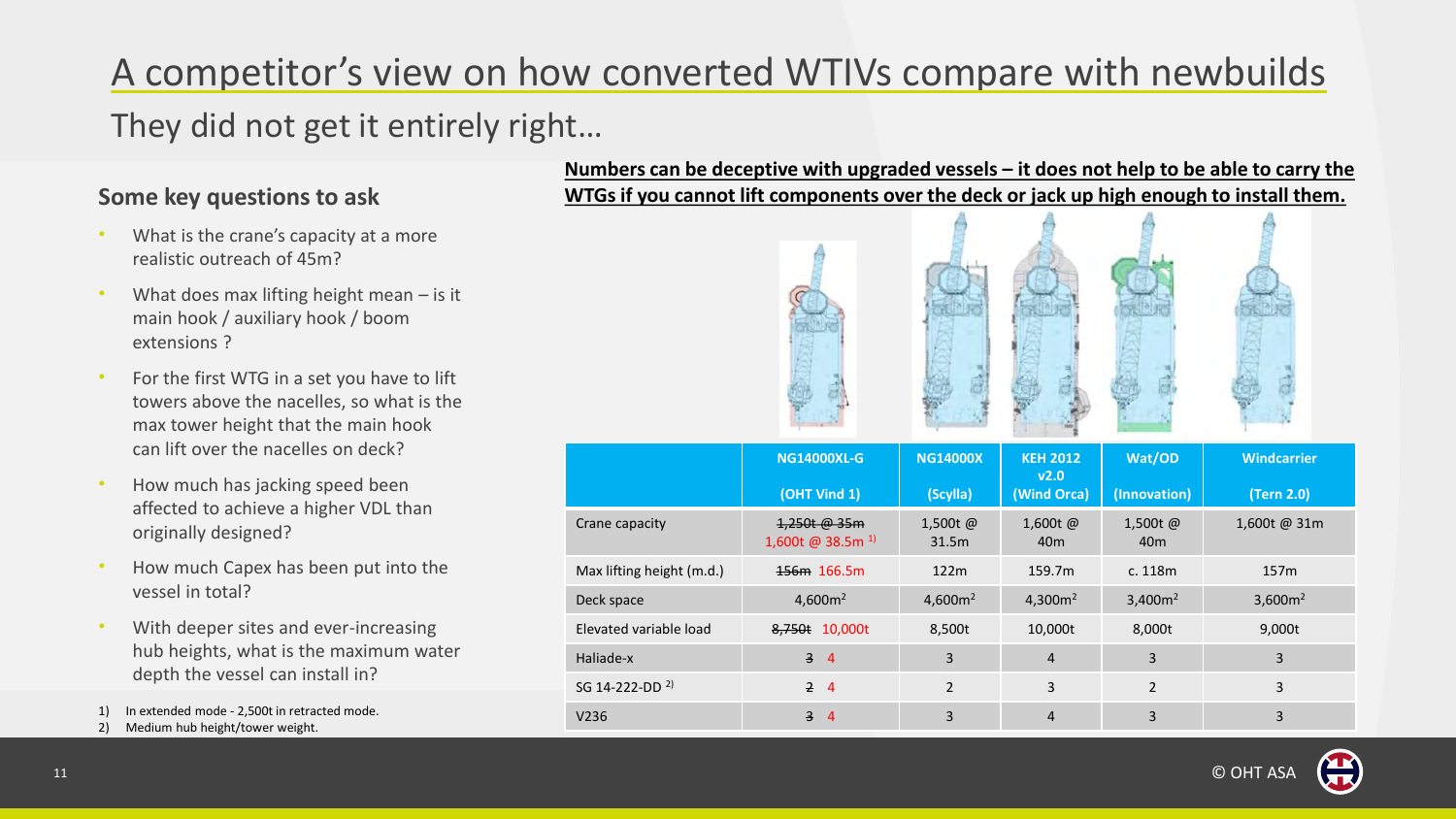# Recent newbuilds published indicate a substantial price increase

### We believe our Vind 1 has hit a sweet-spot between Capex and capabilities





The larger unit would need +75kUSD/day to provide the same payback time

1) Incremental

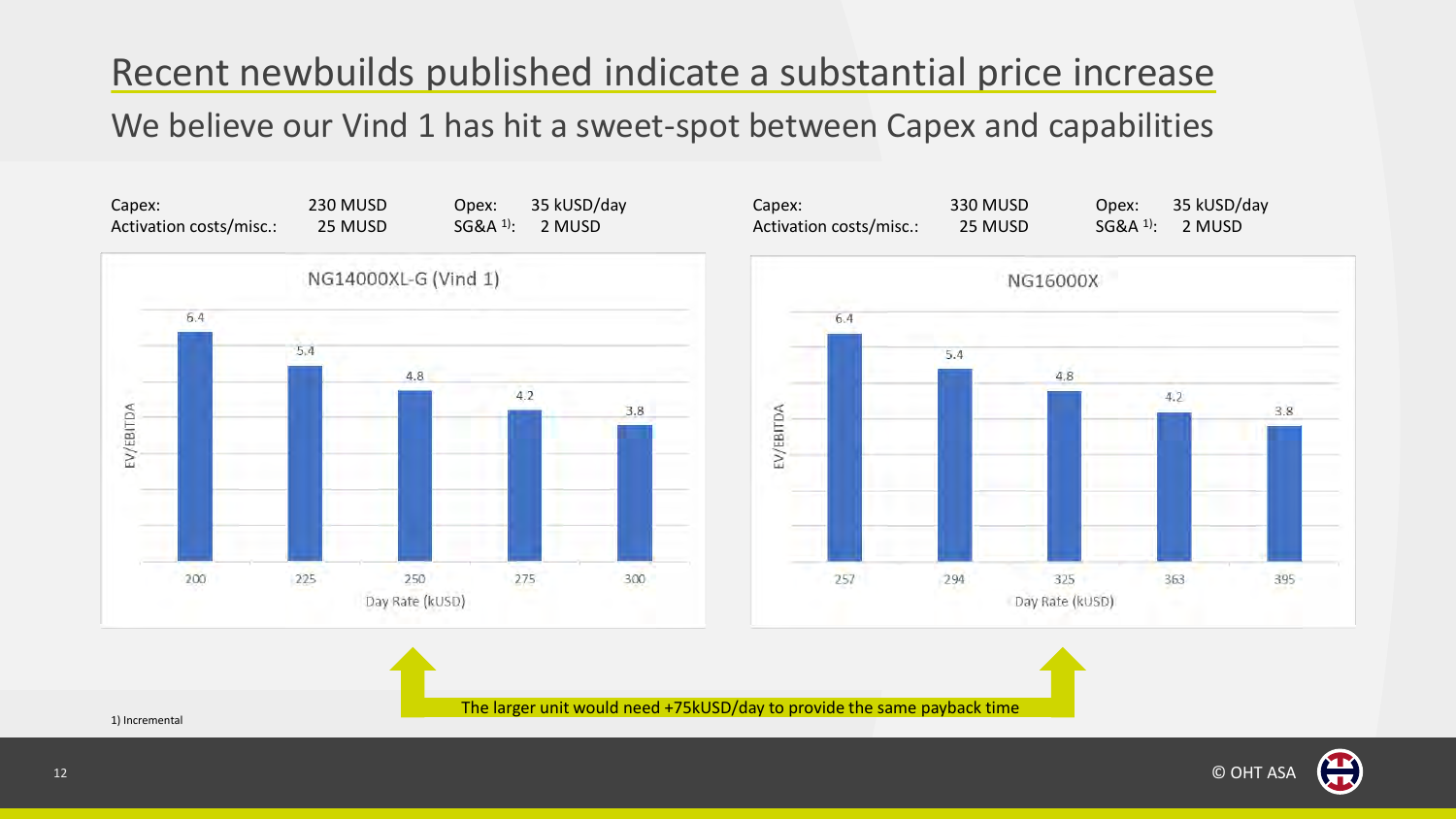# Case study: How does number of WTGs carried affect execution time?

## Using a 15MW WTG with typical tower weights and transportation distance

The relationship between number of WTGs / trip and number of trips is inversely exponential (see chart).

Reason for diminishing schedule gains of taking more WTGs / trip is that the primary difference to the schedule is only the additional sailing time, as the same number of WTGs are loaded and installed.

Therefore, from a point around 4 WTGs / trip the extra cost for a larger vessel is increasingly more difficult to defend for projects that do not have extended sailing distances.



Difference in schedules between

- $2 \rightarrow 3$  WTGs / Trip (P50): 33 days
- $3 \rightarrow 4$  WTGs / Trip (P50): 19 days
- $4 \rightarrow 5$  WTGs / Trip (P50): 11 days
- $5 \rightarrow 6$  WTGs / Trip (P50): 9 days





P50 WDT indicates the duration when there is a 50% likelihood of non-exceedance due to weather down-time.

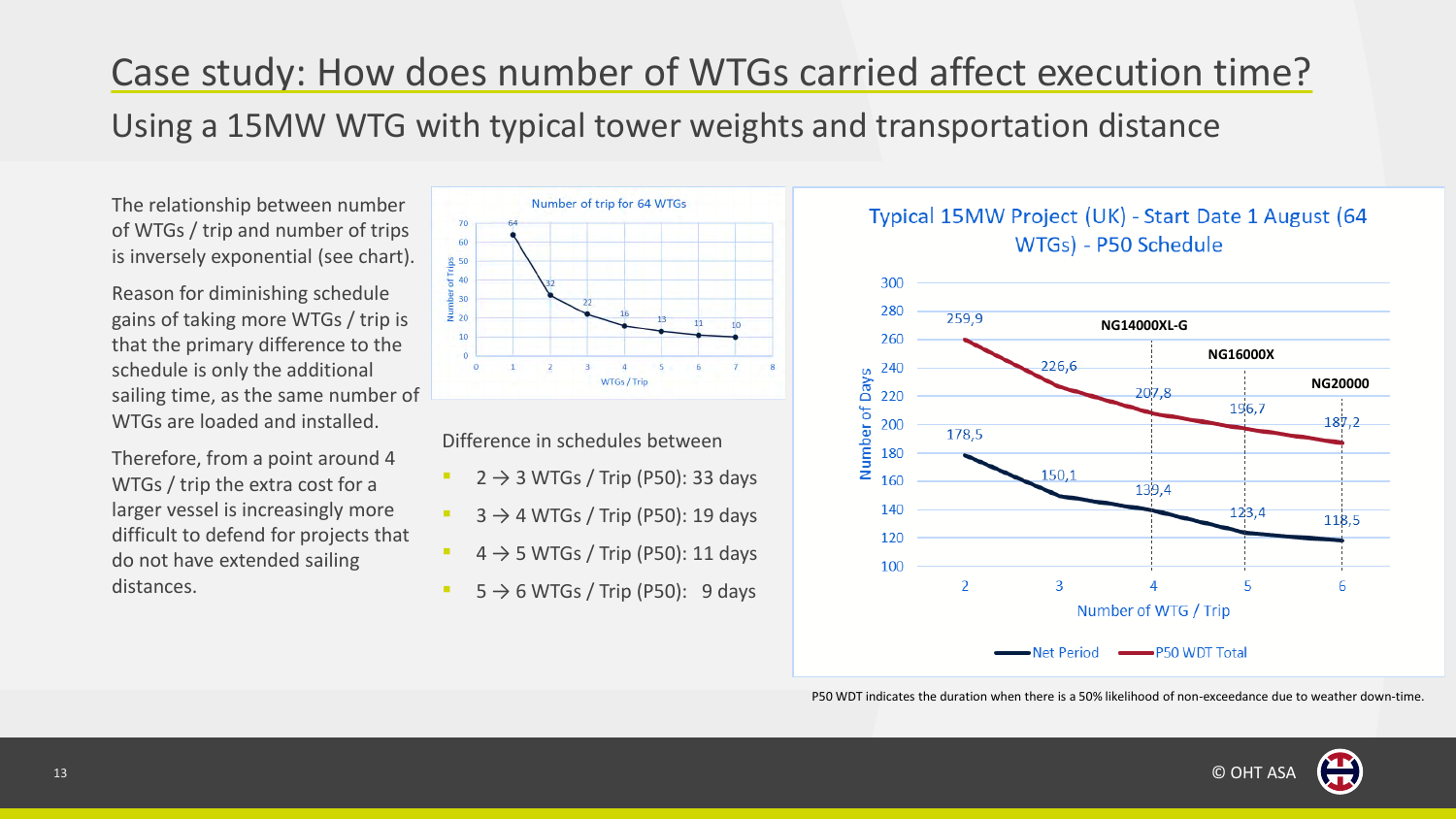# Market and Outlook

## Offshore wind

#### **Transportation**

- We have already seen improved utilisation, to be followed by stronger pricing.
- We see a material reduction of available capacity due to competitors' backlog on oil & gas projects which have not been targeted by the Company, and limited newbuilding activity.
- Bidding Offshore Wind related transportation projects up until 2027, which will represent a substantial part of the market with foundation components to be transported
	- **•** from Asia to Europe, and
	- From Europe to the US.
- Oil & gas decommissioning as well as new gas processing facilities in the Middle East will develop a healthy volume of additional transportation opportunities.
- This is a strategically important market segment in support of our offshore wind strategy.

#### **Installation**

- The market looks stronger every day, with Rystad now predicting 250GW installed capacity by 2030, up from 31GW end 2020.
- **EXTERN THERE WE WE ARE EXAMPLE THE PROPERTY THERE** There will be a critical bottleneck especially within monopile installation from 2024/25, with no newbuilds having been announced in the last 12 months.
- Both our newbuilds are available from 2024 onwards.
- The Company has >\$2 billion in open tenders. None have been awarded so far.
- Developers remain delayed with their contract awards, with several having to make a call at the very latest in Q3 to achieve overall project milestones.
- OHT will continue to be disciplined wrt. pricing and is confident that our timing to market is spot on.



© OHT ASA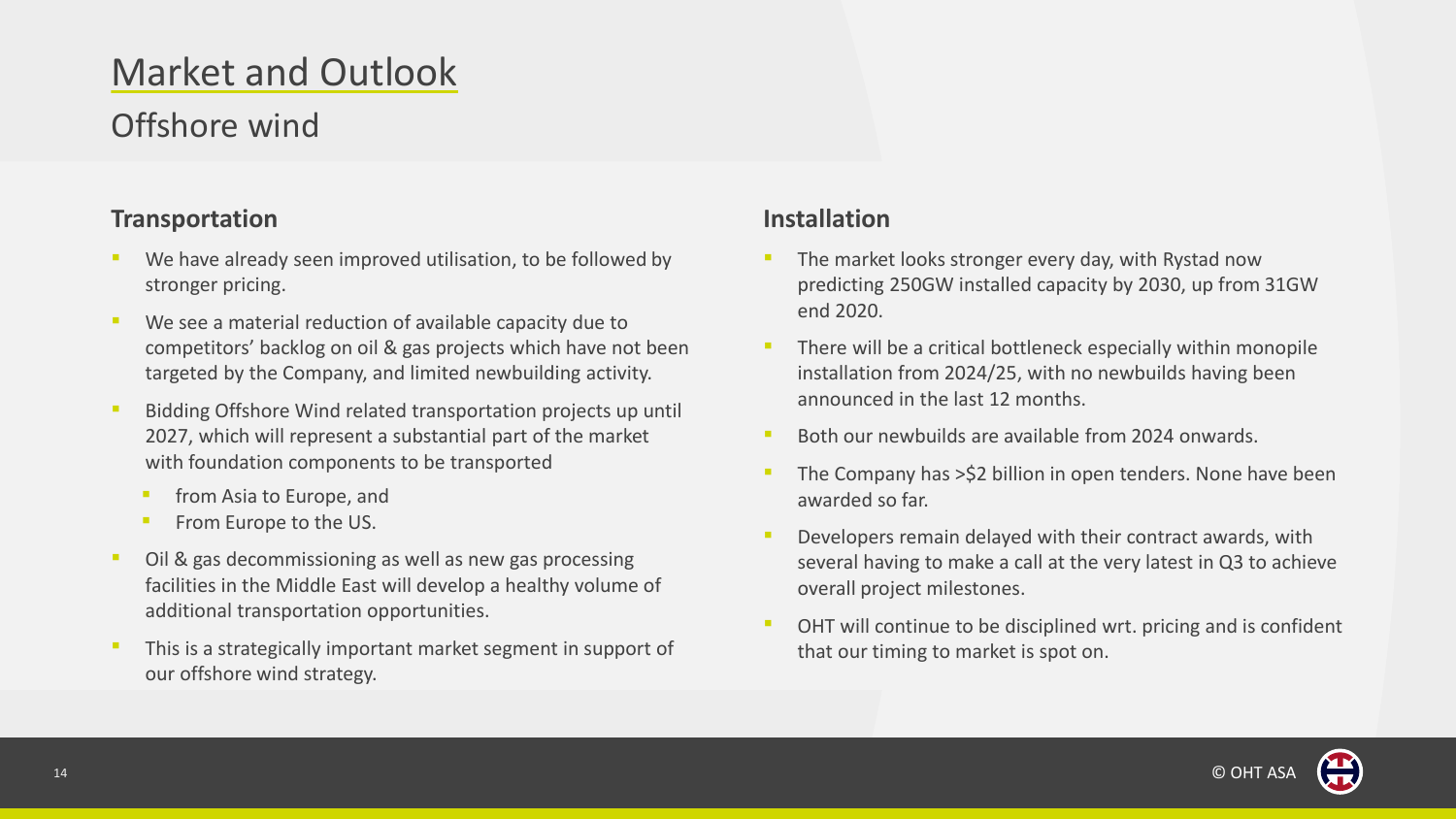# Summary: Creating a leading Offshore Wind T&I Contractor

A growth story from ~80% reliance on O&G to complete exit in 10 years